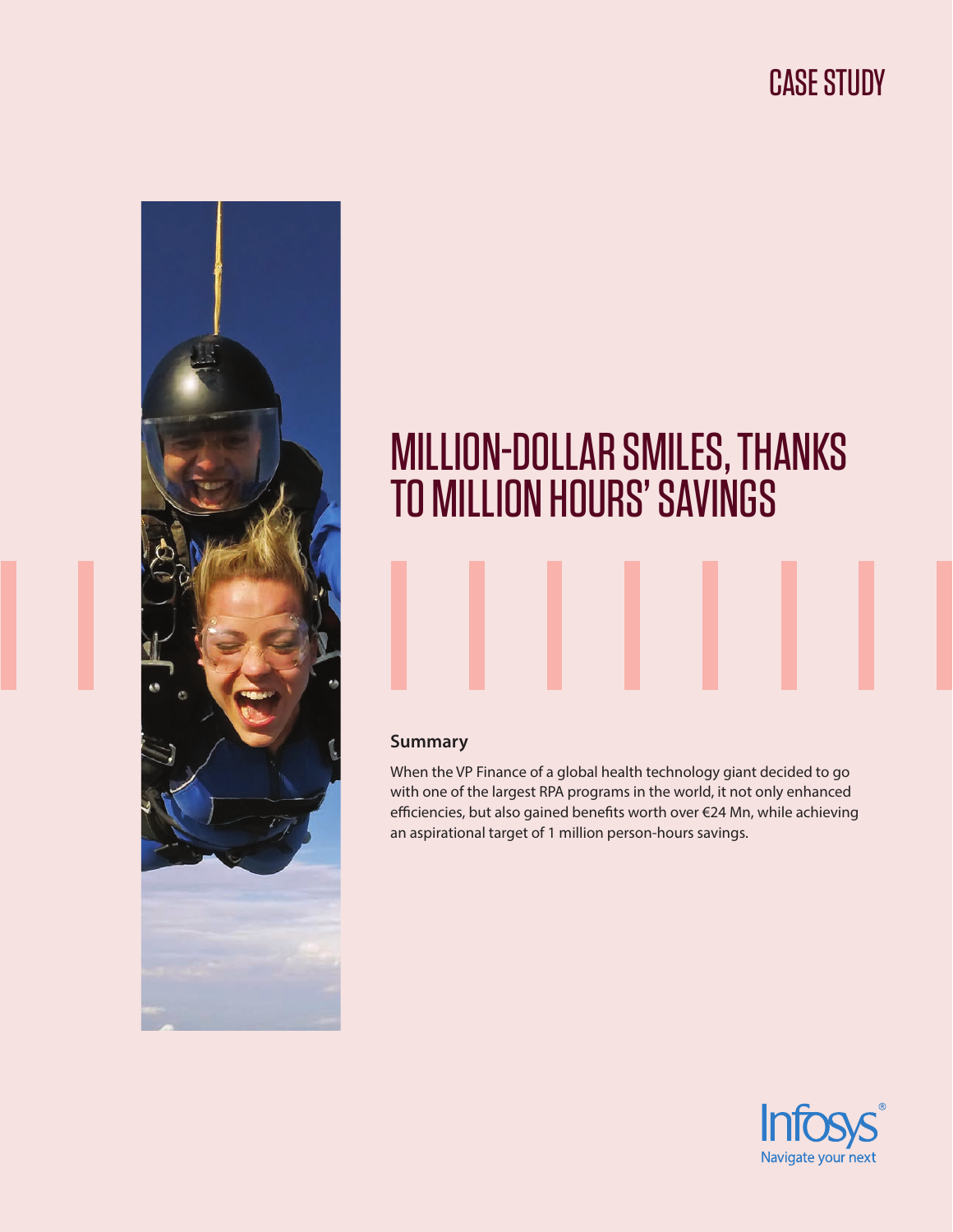

### The harmonization imperative

In early 2018, Robin Fuller, the VP Finance for a global health technology giant, was losing sleep thinking of how to get the best outcomes from his legacy processes, which lacked harmony and standardization.

Being part of senior leadership, Robin was responsible for a massive operational scale involving 110 processes spread across 400 business entities across 5 regions spanning the globe. To add to that, the operations involved a mammoth headcount and due to legacy systems, many of the processes were error-prone and required

human interventions. Robin struggled to maintain accuracy and consistency across his operations and lacked a centralized, harmonized, and standardized operating approach, with each region working in its own way. Further, there were also increasing dependencies on local markets for information. These issues hampered key aspects of Robin's work such as controllership, closing and reporting, and the ability to respond to queries efficiently and effectively.

Robin realized that if he could resolve

these challenges, not only could he have smooth and streamlined operations, but the organization could also benefit from a substantial reduction in FTEs. With this in mind, Robin and other senior leaders also saw an aspirational opportunity – which later became an imperative – of reducing 500 FTEs and saving 1 million personhours. Due to the lack of required in-house expertise to see this through at that stage, Robin was worried and feared for his organization's ability to achieve these objectives.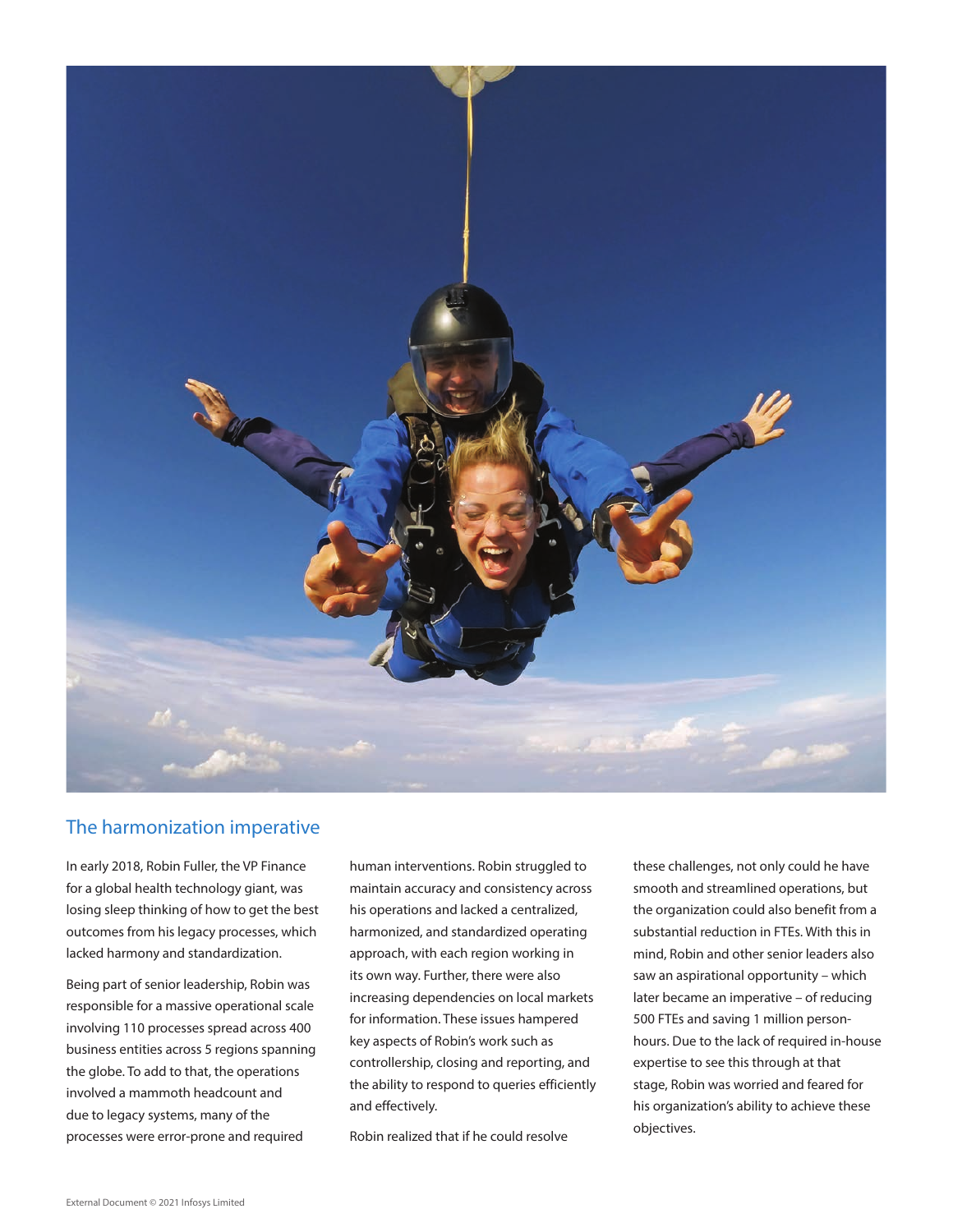# Rays of sunshine

Robin's organization had been in a decade-long partnership with Infosys BPM, who had been playing a consultative role in their transformation, besides taking end-to-end ownership of their KPIs over the years. Robin was fully aware of this trusted partner's strengths and capabilities, as he himself had been actively collaborating with them for a long time. So, he quickly reached out to his key point of contact at Infosys BPM, Jimmy Rogers.

#### **Approach summary**



Once Robin had shared his concerns, Jimmy touched base with his internal teams to figure out how best they could leverage their past experience and expertise to address this scenario. Robin and Jimmy then extensively brainstormed together with their teams to figure the out the best way forward. They decided to take a robotics process automation (RPA) based approach, and a milestone-based plan was prepared accordingly – keeping in mind that the strategic imperatives were to reduce headcount and save person-hours. Though Robin had some initial concerns about taking the RPA route, Jimmy assured him that the potential benefits would far outweigh any likely challenges.

Given the targets were quite ambitious, Jimmy had to ensure that he formed an operations team of only the best automation experts. - He soon realized that the team setup would initially require more time than was anticipated, due to the nuances and intricacies involved. Jimmy accordingly requested for an extension in timelines, which Robin agreed to, and they built it into the plan appropriately. Also, given the complexity of the program, it was imperative for Robin and Jimmy to have a robust governance structure across the 2 organizations, with key stakeholders from both sides collaborating and consistently learning on the go.

Before they could start working on the RPA program, they realized that Robin would not gain the aspired benefits if the team used automation straightaway, given the vast, manual, and non-standardized operations. To avoid any future challenges, Jimmy suggested implementing an ESSA (eliminate, simplify, standardize, automate) framework. The team first had to properly understand the variations across locations and eliminate them, while ensuring

they covered the maximum number of processes and did away with multiple disjointed systems. The team also helped eliminate non-value adding activities, and then simplified and standardized the processes, before automating them.

Once the ESSA framework was implemented, the team focused on end-to-end automation by designing standardized global processes and leveraged the proprietary Infosys RPA platform, AssistEdge, across key finance functions. They jointly deployed over 550 robots (bots) and implemented a 24x5 digital bot command center to monitor operations and exceptions, to ensure seamless delivery. The team also simplified the implementation processes by designing over 100 reusable and specifically customized components. The best processes were then identified and replicated them across various entities.